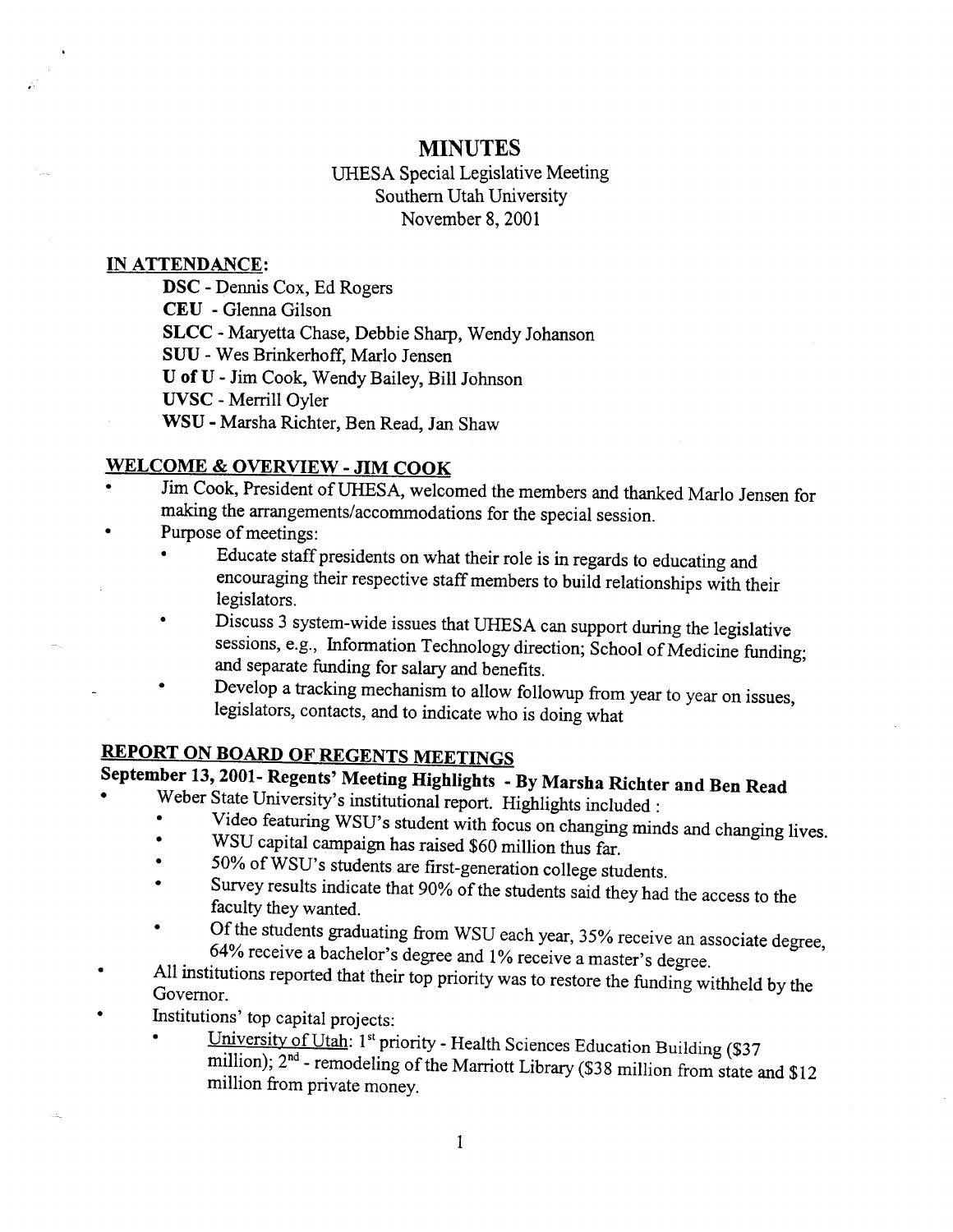$\overrightarrow{a}$   $\overrightarrow{b}$   $\overrightarrow{c}$   $\overrightarrow{c}$   $\overrightarrow{c}$   $\overrightarrow{d}$  in which the institutional presidents made their budget presentations for 2002-2003.

# **October 19,2001- Regents' Meeting Highlights - Reported by Mario Jensen**

- tober 19, 2001 Regents incetting Ligangard Assper
	- where the distribution of its graduates. Several students and professors gave Brief presentations.
- Utah College of Applied Technology Progress Report
	- President Fitch has visited most of the regional ATCs.
	- Regional presidents have set goals and established committees.
	- **Regional presidents have set goals and established colleges**
	- $\mu$  regional coneges will not be abelied. • Community interest is high for UCAT<br>2002-2003 Budget Request
- - Requests have been pared down in keeping with the economic realities of the state's uncertain economic situation.
	- state's uncertain economic situation.<br> $\epsilon$   $\epsilon$  percent hold-back is now an actual budget cut of \$14 million for higher percent<br>.
	- Governor is asking other state agencies to cut even further and is holding public education, higher education, and public safety harmless from additional funding  $\frac{1}{2}$  and  $\frac{1}{2}$  is the take money from the rainy day fund to make up part of the ns. He pia
	- difference.<br>It is not possible to finish a funding formula for all aspects of higher education  $\bullet$ this year due to the economic realities. The most defining issue is the budgetfunding formula. This line-item budget has not changed in 15 years. The funding is for new students and current students are not fully funded. Additional costs for current students have to be covered by the institution's existing funds.
	- The most essential element of the formula is funding for existing students as well as new students. This compensation is 80% of the USHE budget.
	- All institutions are now in agreement that there should be a separation of salary and benefits in the funding process.
	- Compensation is not included in the budget request. It is not helpful to the overall budget request to estimate a compensation increase.
	- budget request to estimate a compensation increase.<br>There is a salary equity budget of \$11-12 million. This is to bring salaries up to  $\frac{1}{2}$  $\frac{1}{2}$
	- Health and dental insurance premiums are included in the budget request.
	- Legislature authorized the Board of Regents to issue an \$8 million bond to purchase space for UHEAA (financial aid) and Commissioner's staff.

• Programs approved:

- rograms approved.<br>Figures in Applied Linguistic: and Genetic Science <u>Iniversity of Old</u>
- Learning Center<br>• Utah Valley State College Bachelor of Arts and Bachelor of Science Degrees in Philosophy; and Division of the Department of Physical Science into three new departments: Chemistry, Earth Science, and Physics.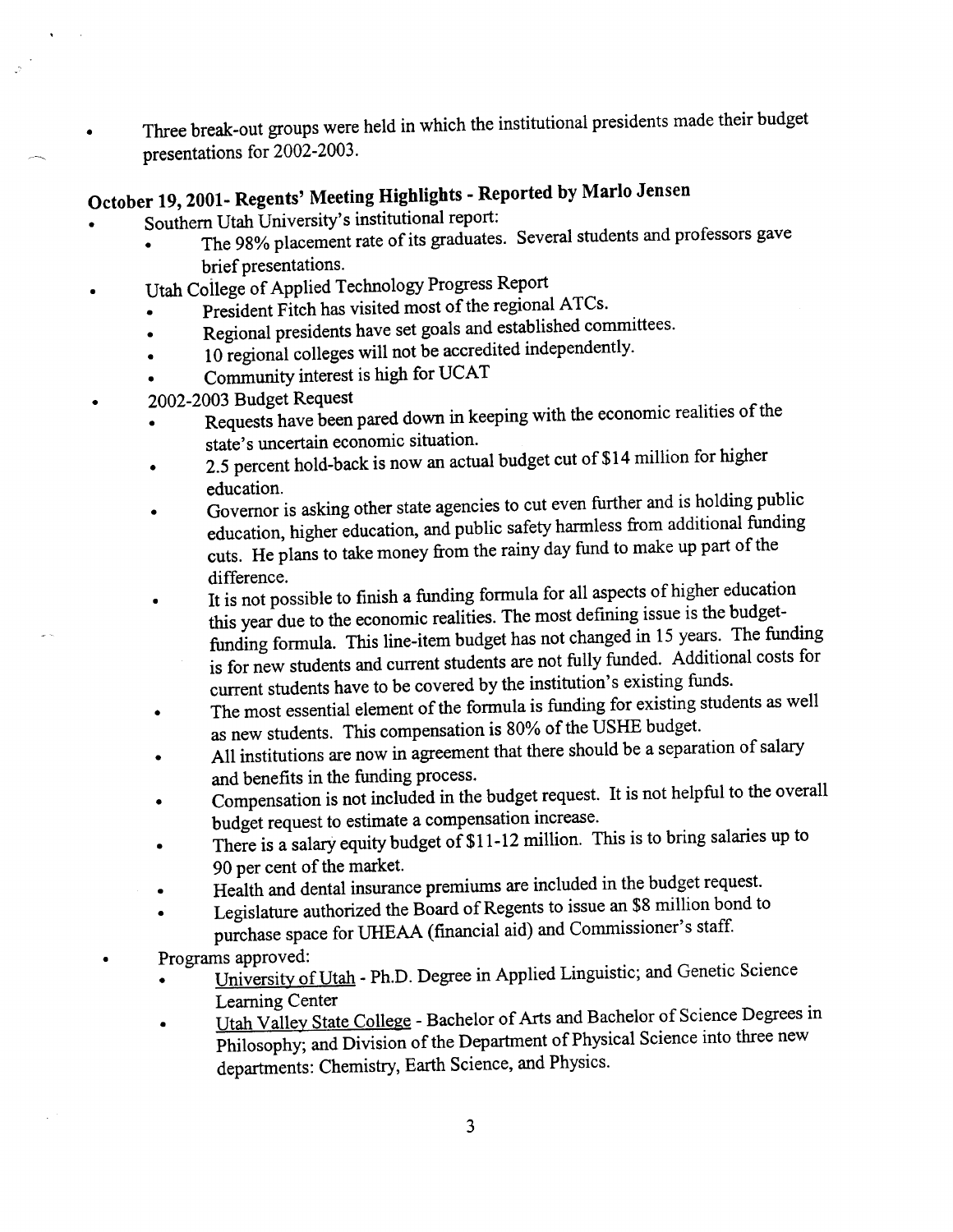# **MINUTES**

## UHESA Special Legislative Meeting Southern Utah University November 9, 2001

#### **IN ATTENDANCE:**

DSC - Dennis Cox, Ed Rogers CEU - Glenna Gilson **SLCC** - Maryetta Chase, Debbie Sharp, Wendy Johanson SUU - Wes Brinkerhoff, Mario Jensen, Bill Moody U of U - Jim Cook, Wendy Bailey, Bill Johnson **UVSC** - Merrill Oyler WSU - Marsha Richter, Ben Read, Jan Shaw

#### **FOLLOWUP DISCUSSION ON ISSUES FROM NOVEMBER 8 MEETING**

### **• Feedback/changes on** *Guide for Utah Higher Education Staff Association Presidents*

- Page 1, paragraph 1, line 5: Change the word Universities to institutions
- Page 1, paragraph 2, line 2: Take out the word in
- Page 7, paragraph 2, line 4: put in the word be

#### **• UHESA legislative subcommittee assignment**

- **•** *Draft of document for UHESA similar to Jim Cook's document for staff association presidents.*
- *Each staff association from the institutions needs to assign a liaison for the UHESA legislative subcommittee immediately so that the committee could begin functioning.*

#### *•* **Suggestions and questions about legislative training**

- SLCC Human Resource is encouraging staff improvement by providing e-learning for staff.
- Might be possible to provide an e-learning course for legislative training for staff. This way they would not have to leave their office
- Question: When communicating with legislators, can we e-mail from our institutions?

Answer: Encourage staff to send e-mail from home on personal time. If the staff member does not have access to e-mail at home, make sure to get permission from their institution before sending it from their work station.

# **SYSTEM-WIDE ISSUES ON WHICH TO FOCUS "GRASS ROOT" EFFORTS**

## **By Jim Cook**

It is important to keep issues short and concise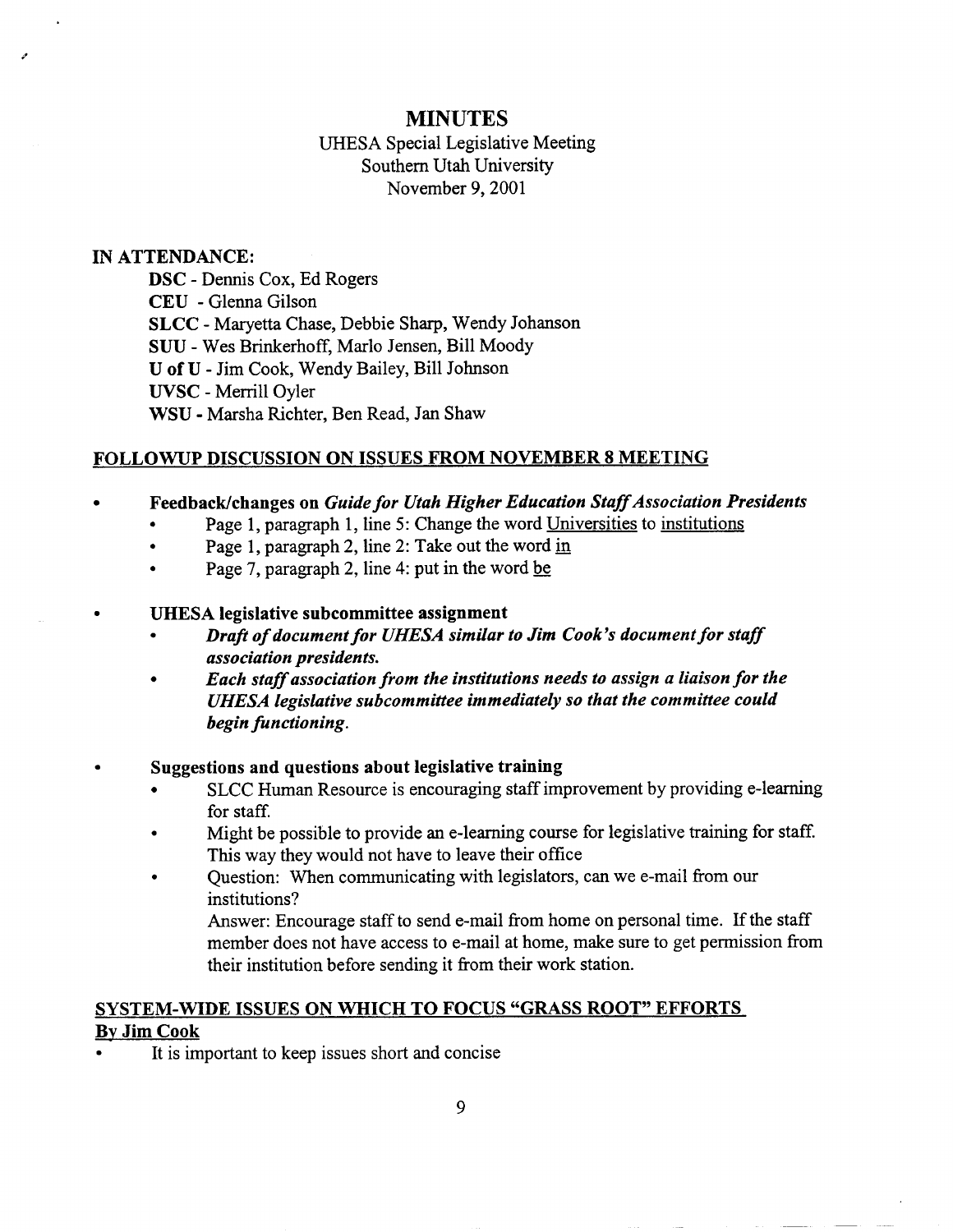| Question:<br>Answer:                                                                                               | Can we see the results of the salary equity survey?<br>I imagine you could. The old one is three years old and the regents really didn't<br>see it.                                                                                                                                                                                                                                                                                                                                                          |
|--------------------------------------------------------------------------------------------------------------------|--------------------------------------------------------------------------------------------------------------------------------------------------------------------------------------------------------------------------------------------------------------------------------------------------------------------------------------------------------------------------------------------------------------------------------------------------------------------------------------------------------------|
| Question:                                                                                                          | Can it be made available? Could you encourage Norm Tarbox to make it<br>available?                                                                                                                                                                                                                                                                                                                                                                                                                           |
| Answer:                                                                                                            | I will talk to him.                                                                                                                                                                                                                                                                                                                                                                                                                                                                                          |
| Question:                                                                                                          | Regarding the restoration of monies from the 2.5% cut. Should we make an effort<br>to show what the impact is from this cut?                                                                                                                                                                                                                                                                                                                                                                                 |
| Answer:                                                                                                            | You could do this but I am not sure that it will make a difference                                                                                                                                                                                                                                                                                                                                                                                                                                           |
| Question:<br>Answer:                                                                                               | Will we see any increase in salary?<br>There is a chance of 1-2% and something for health insurance. But more<br>realistically we should try to take care of health care funding and not expect much<br>for compensation increase. There is a feeling that we should be grateful there are<br>no layoffs. We should be lucky we have a job. I haven't heard from any<br>legislators or governor about salaries. They have been very "tight lipped".                                                          |
| Question:<br>Answer:                                                                                               | Where does engineering initiative stand?<br>It is still on the board and still being pushed to put dollars into it. The Governor<br>may still be willing. Before September 11, he was willing but now I am not sure.<br>I think they will do something if they can find the money.                                                                                                                                                                                                                           |
| Summation:                                                                                                         | We have talked only about the operating budget and not the building budget.<br>Please encourage staff to focus on health insurance and then if anything can be<br>done for compensation would be great. Also all the institutions now favor<br>separation of funding for compensation and benefits. A division is the best<br>approach.                                                                                                                                                                      |
|                                                                                                                    | At this point, building relationships with legislators and don't focus as much on<br>the issues. This year, hold on what we have and build for the future. A long-term<br>approach is wise. To have Higher Education heard will be a long-term goal, and<br>we have a long way to go Sometime in late March will be the party caucuses.<br>That is the key time to begin planning where you can have the best influence. The<br>key position to seek or support is the county delegate. They are invaluable. |
| Questions:<br>Answer:                                                                                              | Are there any legislators that are our advocates?<br>Sheryl Allen (Davis) and Afton Bradshaw (SL) are friends of higher education.<br>Your legislative institutional representatives can give you some insight,.                                                                                                                                                                                                                                                                                             |
| Discussion on what benefits could an institution possibly no longer provide.<br>Not all institutions are the same. |                                                                                                                                                                                                                                                                                                                                                                                                                                                                                                              |
|                                                                                                                    |                                                                                                                                                                                                                                                                                                                                                                                                                                                                                                              |

 $\overline{\phantom{a}}$ 

 $\sim$ 

• Many times there are moral and legal obligations for schools to provide